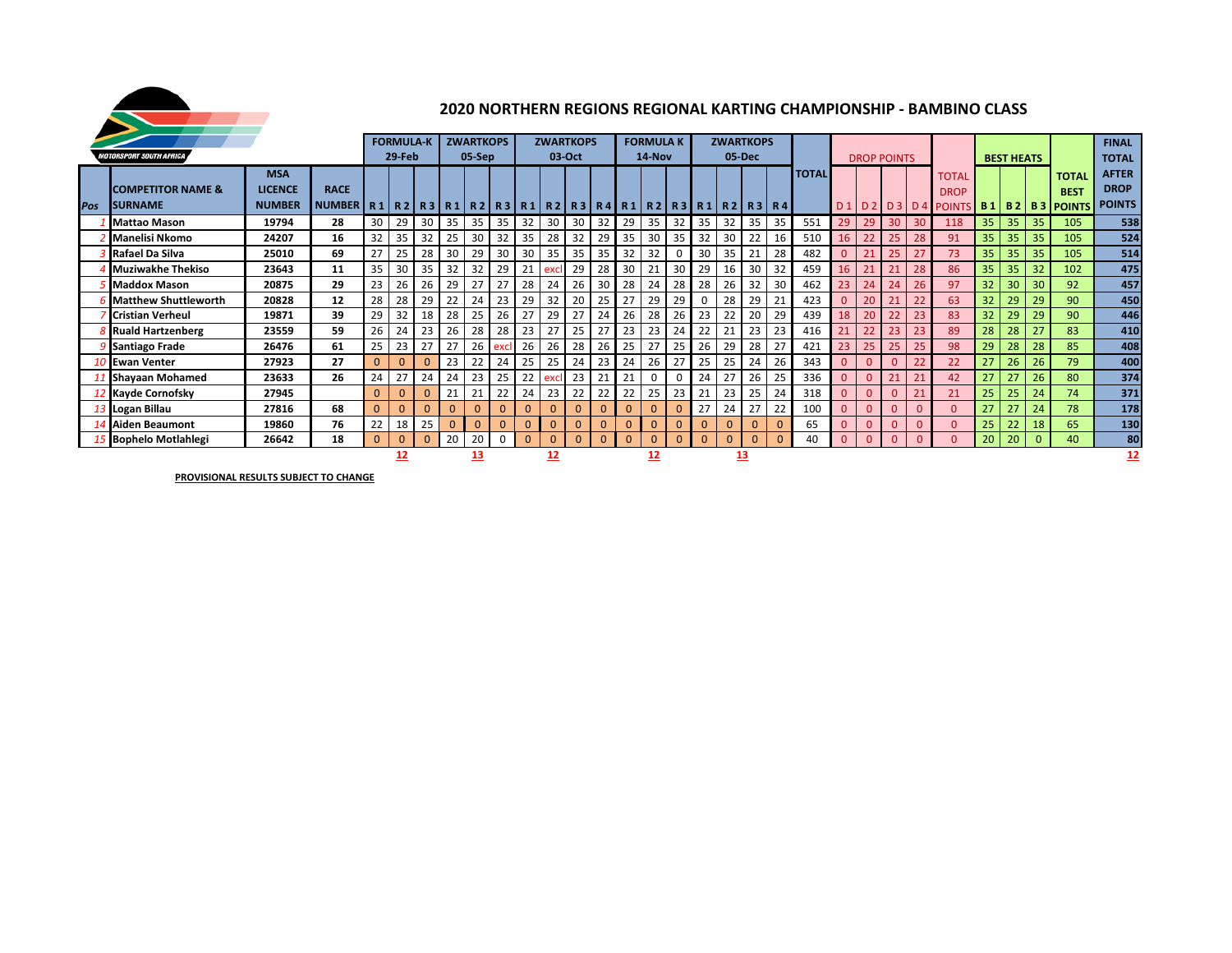

# **2020 NORTHERN REGIONS REGIONAL KARTING CHAMPIONSHIP - MICRO MAX CLASS**

|     |                                       |                |                                                                                             |                | <b>FORMULA-K</b> |              |              |              | <b>ZWARTKOPS</b> |              | <b>ZWARTKOPS</b> |              |              |              | <b>FORMULA K</b> |              |                | <b>ZWARTKOPS</b> |              |             |              |                 |                    |                |                 |                              |                 |                   |    |              | <b>FINAL</b>  |
|-----|---------------------------------------|----------------|---------------------------------------------------------------------------------------------|----------------|------------------|--------------|--------------|--------------|------------------|--------------|------------------|--------------|--------------|--------------|------------------|--------------|----------------|------------------|--------------|-------------|--------------|-----------------|--------------------|----------------|-----------------|------------------------------|-----------------|-------------------|----|--------------|---------------|
|     | <i><b>MOTORSPORT SOUTH AFRICA</b></i> |                |                                                                                             |                | 29-Feb           |              |              | 05-Sep       |                  |              |                  | 03-Oct       |              |              | 14-Nov           |              |                | 05-Dec           |              |             |              |                 | <b>DROP POINTS</b> |                |                 |                              |                 | <b>BEST HEATS</b> |    |              | <b>TOTAL</b>  |
|     |                                       | <b>MSA</b>     |                                                                                             |                |                  |              |              |              |                  |              |                  |              |              |              |                  |              |                |                  |              |             | <b>TOTAL</b> |                 |                    |                |                 |                              |                 |                   |    |              | <b>AFTER</b>  |
|     | <b>COMPETITOR NAME &amp;</b>          | <b>LICENCE</b> | <b>RACE</b>                                                                                 |                |                  |              |              |              |                  |              |                  |              |              |              |                  |              |                |                  |              |             |              |                 |                    |                |                 | <b>TOTAL</b>                 |                 |                   |    | <b>TOTAL</b> | <b>DROP</b>   |
| Pos | <b>SURNAME</b>                        | <b>NUMBER</b>  |                                                                                             |                |                  |              |              |              |                  |              |                  |              |              |              |                  |              |                |                  |              |             |              |                 |                    |                |                 | <b>DROP</b>                  |                 |                   |    | <b>BEST</b>  | <b>POINTS</b> |
|     |                                       |                | NUMBER   R1   R2   R3   R1   R2   R3   R1   R2   R3   R4   R1   R2   R3   R1   R2   R3   R4 |                |                  |              |              |              |                  |              |                  |              |              |              |                  |              |                |                  |              |             |              |                 | D1 D2              |                |                 | D3 D4 POINTS B1 B2 B3 POINTS |                 |                   |    |              |               |
|     | <b>Mohammed Moerat</b>                | 2340           | 627                                                                                         | 30             | 32               | 32           | 35           | 35           | 35               | 35           | 35               | 35           | 30           | 23           | 30               | 32           | 32             | 35               | 35           | 35          | 556          | 23 <sup>°</sup> | 30                 | 30             | 30 <sup>°</sup> | 113                          | 35              | 35                | 35 | 105          | 548           |
|     | <b>Reagile Mailula</b>                | 22482          | 679                                                                                         | 32             | 29               | 29           | 29           | 32           | 32               | 32           | 32               | 32           | 35           | 30           | 35               | 35           | 29             | 25               | 30           | 32          | 530          | 25              | 29                 | 29             | 29              | 112                          | 35 <sub>1</sub> | 35                | 35 | 105          | 523           |
|     | Ntiviso Mabunda                       | 18266          | 613                                                                                         | 35             | 35               | 35           | 30           | 30           | 30               | 28           | 30               | 30           | 29           | $\Omega$     |                  |              | 30             | 26               | 27           | $\Omega$    | 395          | $\Omega$        |                    | $\Omega$       | $\Omega$        | $\Omega$                     | 35              | 35                | 35 | 105          | 500           |
|     | Wian Boshoff                          | 4355           | 651                                                                                         | $\overline{0}$ | $\mathbf{0}$     | $\Omega$     | $\Omega$     | 0            |                  | 30           | 29               | 29           | 28           | 35           | 32               | 27           | 35             | 32               | 32           | 30          | 339          | $\overline{0}$  |                    | $\Omega$       | $\Omega$        | $\overline{0}$               | 35              | 35                | 35 | 105          | 444           |
|     | Kegan Martin                          | 27926          | 693                                                                                         | $\overline{0}$ | $\Omega$         | $\mathbf{0}$ | 28           | 26           | 20               | $\mathbf{0}$ | $\mathbf{0}$     | $\mathbf{0}$ | $\mathbf{0}$ | 32           | 29               | 30           | 25             | 29               | 21           | 28          | 268          | $\Omega$        |                    |                | $\Omega$        | $\Omega$                     | 32              | 30                | 30 | 92           | 360           |
|     | <b>Taylin Patel</b>                   | 27922          | 626                                                                                         | $\overline{0}$ | $\Omega$         | $\mathbf{0}$ | 27           | 28           |                  | $\mathbf{0}$ | $\mathbf{0}$     | $\Omega$     | $\Omega$     | 28           | 28               | 29           | 26             | 27               | 26           | 27          | 273          | $\Omega$        |                    | $\Omega$       | $\Omega$        | $\Omega$                     | 29              | 28                | 28 | 85           | 358           |
|     | Adam Kajee                            | 7384           | 646                                                                                         | $\overline{0}$ | $\mathbf{0}$     | $\mathbf{0}$ | $\mathbf{0}$ | $\mathbf{0}$ |                  | 27           | 26               | 27           | 27           | $\mathbf{0}$ |                  | $\mathbf{0}$ | 27             | 28               | 28           | 26          | 216          | $\mathbf{0}$    | $\overline{0}$     | $\overline{0}$ | $\mathbf{0}$    | $\Omega$                     | 28              | 28                | 28 | 84           | 300           |
|     | <b>Enzo Rujugiro</b>                  | 14550          | 636                                                                                         | 29             | 28               | 28           | $\mathbf{0}$ | 24           | 25               | 26           | 27               | 0            | 26           | $\Omega$     |                  | $\Omega$     |                | $\Omega$         | $\mathbf{0}$ | $\Omega$    | 213          | $\Omega$        | 0                  | $\mathbf{0}$   | $\Omega$        | $\Omega$                     | 29              | 28                | 28 | 85           | 298           |
|     | <b>Caleb Odendaal</b>                 | 11303          | 675                                                                                         | $\mathbf{0}$   | $\Omega$         |              | 32           | 29           | 29               | $\mathbf{0}$ | $\mathbf{0}$     | $\mathbf{0}$ | $\Omega$     | $\mathbf{0}$ |                  | $\Omega$     | 28             | 30               | 29           | 29          | 206          | $\Omega$        |                    | $\mathbf{0}$   | $\Omega$        | $\Omega$                     | 32 <sup>2</sup> | 30                | 30 | 92           | 298           |
|     | <b>Hriday Pooren</b>                  | 4095           | 644                                                                                         | 28             | 30               | 30           | $\mathbf{0}$ | 27           | 28               | $\mathbf{0}$ | $\mathbf{0}$     | $\mathbf{0}$ | $\mathbf{0}$ | $\mathbf{0}$ |                  | $\Omega$     |                | $\mathbf{0}$     | $\mathbf{0}$ | $\Omega$    | 143          | $\mathbf{0}$    |                    |                | $\mathbf{0}$    | $\Omega$                     | 30 <sup>°</sup> | 30                | 30 | 90           | 233           |
|     | 11 Luke Hill                          | 1032           | 657                                                                                         | $\mathbf{0}$   | $\Omega$         |              | $\mathbf{0}$ | $\mathbf{0}$ |                  | 29           | 28               | 28           | 32           | $\mathbf{0}$ |                  | $\Omega$     |                | $\overline{0}$   | $\mathbf{0}$ | $\Omega$    | 117          | $\Omega$        |                    |                | $\Omega$        | $\Omega$                     | 32              | 29                | 29 | 90           | 207           |
|     | 12 Johan Nolte                        | 612            | $\overline{0}$                                                                              | $\mathbf{0}$   | $\mathbf{0}$     | $\mathbf{0}$ | $\mathbf{0}$ | $\Omega$     |                  | $\Omega$     | 0                | $\Omega$     | 29           | 23           | 28               |              | $\overline{0}$ | $\mathbf{0}$     | $\mathbf{0}$ | 80          | $\Omega$     |                 | $\Omega$           | $\Omega$       | $\Omega$        | 29                           | 28              | 28                | 85 | 165          |               |
|     | 14 Owen Williams                      | 27920          | 663                                                                                         | $\mathbf{0}$   | $\mathbf{0}$     | $\mathbf{0}$ | 26           | 25           | 26               | $\mathbf{0}$ | $\mathbf{0}$     | $\mathbf{0}$ | $\mathbf{0}$ | $\mathbf{0}$ | $\Omega$         | $\Omega$     | $\mathbf{0}$   | $\mathbf{0}$     | $\mathbf 0$  | $\mathbf 0$ | 77           | $\mathbf{0}$    | $\mathbf{0}$       | $\mathbf{0}$   | $\mathbf{0}$    | $\mathbf{0}$                 | 26              | 26                | 26 | 78           | 155           |
|     |                                       |                |                                                                                             |                |                  |              |              |              |                  |              |                  |              |              |              |                  |              |                |                  |              |             |              |                 |                    |                |                 |                              |                 |                   |    |              |               |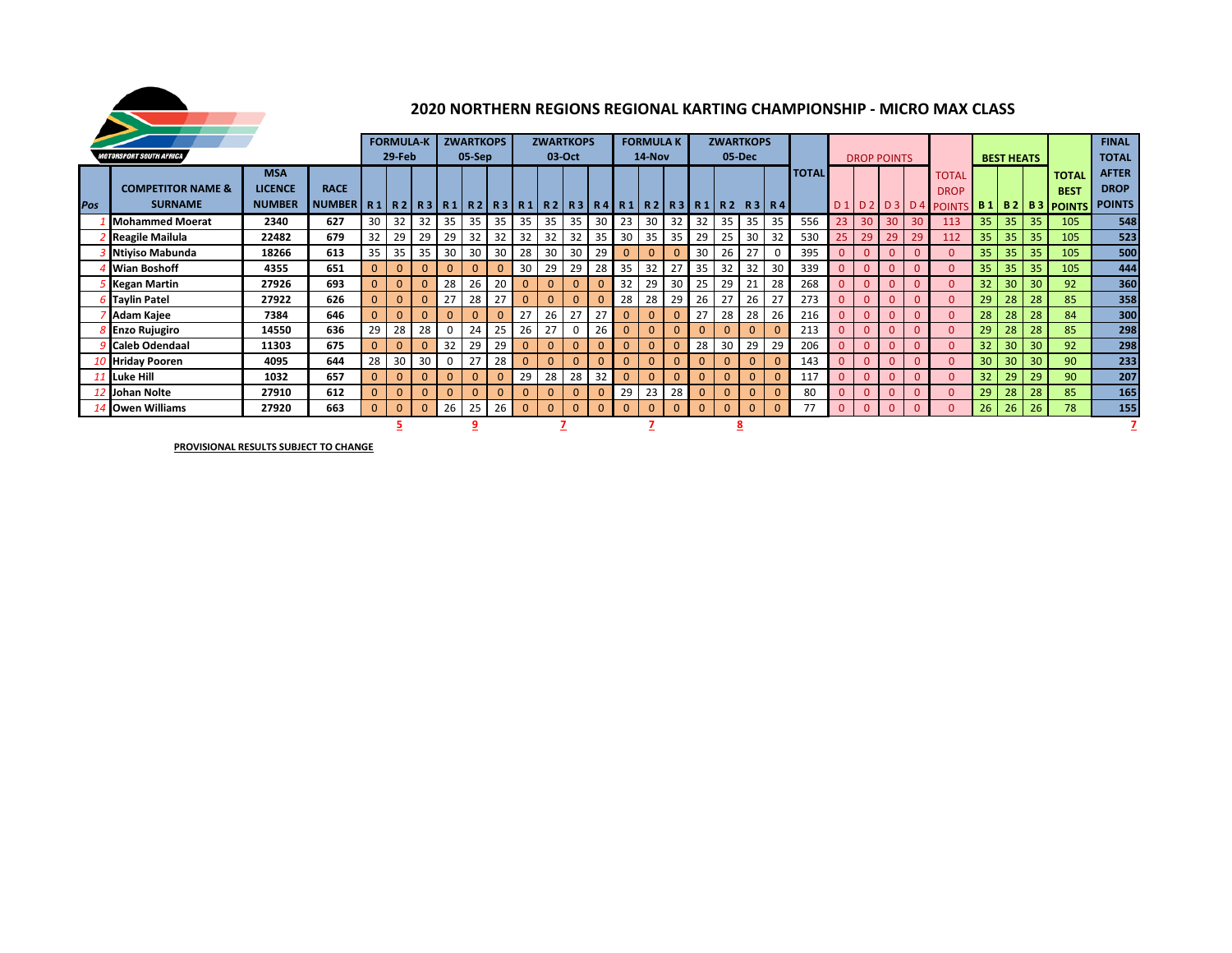

### **2020 NORTHERN REGIONS REGIONAL KARTING CHAMPIONSHIP - MINI MAX CLASS**

|     |                                                 |                                               |                                                                                                             |                | <b>FORMULA-K</b>   |                    |                              | <b>ZWARTKOPS</b>     |              |              |              | <b>ZWARTKOPS</b> |              |              | <b>FORMULA K</b> |              |              |              | <b>ZWARTKOPS</b> |              |              |              |                    |                |          |                             |    |                   |    |                                                                   | <b>FINAL</b>                                 |
|-----|-------------------------------------------------|-----------------------------------------------|-------------------------------------------------------------------------------------------------------------|----------------|--------------------|--------------------|------------------------------|----------------------|--------------|--------------|--------------|------------------|--------------|--------------|------------------|--------------|--------------|--------------|------------------|--------------|--------------|--------------|--------------------|----------------|----------|-----------------------------|----|-------------------|----|-------------------------------------------------------------------|----------------------------------------------|
|     | <b>MOTORSPORT SOUTH AFRICA</b>                  |                                               |                                                                                                             |                | 29-Feb             |                    |                              | 05-Sep               |              |              |              | 03-Oct           |              |              | 14-Nov           |              |              |              | 05-Dec           |              |              |              | <b>DROP POINTS</b> |                |          |                             |    | <b>BEST HEATS</b> |    |                                                                   | <b>TOTAL</b>                                 |
| Pos | <b>COMPETITOR NAME &amp;</b><br><b>ISURNAME</b> | <b>MSA</b><br><b>LICENCE</b><br><b>NUMBER</b> | <b>IRACE</b><br>NUMBER   R1   R2   R3   R1   R2   R3   R1   R2   R3   R4   R1   R2   R3   R1   R2   R3   R4 |                |                    |                    |                              |                      |              |              |              |                  |              |              |                  |              |              |              |                  |              | <b>TOTAL</b> |              |                    |                |          | <b>TOTAL</b><br><b>DROP</b> |    |                   |    | <b>TOTAL</b><br><b>BEST</b><br>D1 D2 D3 D4 POINTS B1 B2 B3 POINTS | <b>AFTER</b><br><b>DROP</b><br><b>POINTS</b> |
|     | <b>Erich Heystek</b>                            | 12847                                         | 539                                                                                                         | 29             | 27                 | 29                 | 29                           | 30                   | 30           | 32           | 32           | 28               | 32           | 30           | 32               | 29           | 32           | 32           | 35               | 35           | 523          | 27           | 28                 | 29             | 29       | 113                         | 35 | 35                | 32 | 102                                                               | 512                                          |
|     | <b>Ghazi Motlekar</b>                           | 15195                                         | 565                                                                                                         | 35             | 32                 | 35                 | 35                           | 29                   | 35           | 30           | 29           | 32               | 27           | 35           | excl             | 32           | 35           | 35           | 32               | 32           | 520          | 27           | 29                 | 29             | 30       | 115                         | 35 | 35                | 35 | 105                                                               | 510                                          |
|     | Luviwe Sambudla                                 | 1963                                          | 556                                                                                                         | 30             | 30                 | 32                 | 28                           | 28                   | 25           | $\mathbf 0$  | 28           | 29               | 29           | 29           | 30               | 30           | 30           | 30           | 30               | 30           | 468          | $\mathbf{0}$ | 25                 | 28             | 28       | 81                          | 32 | 30                | 30 | 92                                                                | 479                                          |
|     | Mathlori Mabunda                                | 18263                                         | 532                                                                                                         | 25             | 25                 | 26                 | 27                           | 20                   | 27           | 29           | 30           | 30               | 30           | 28           | 28               | 27           | 29           | 29           | 29               | 29           | 468          | 20           | 25                 | 25             | 26       | 96                          | 30 | 30                | 30 | 90                                                                | 462                                          |
|     | Lwandle Pule                                    | 5816                                          | 526                                                                                                         | $\Omega$       | $\Omega$           | $\mathbf{0}$       | 26                           | 27                   | 29           | 28           | 27           | 27               | 28           | 26           | 27               | 25           | 27           | 28           | 27               | 27           | 379          | $\mathbf{0}$ | $\mathbf{0}$       | $\mathbf{0}$   | 25       | 25                          | 29 | 28                | 28 | 85                                                                | 439                                          |
|     | <b>Kgabang Mngadi</b>                           | 15431                                         | 528                                                                                                         | 26             | 22                 | 25                 | 20                           | 25                   | 28           | 26           | 26           | 25               | 26           | $\Omega$     | $\mathbf{0}$     | $\Omega$     | 28           | 27           | 28               | 26           | 358          | $\mathbf{0}$ | $\Omega$           | $\mathbf{0}$   | 20       | 20                          | 28 | 28                | 28 | 84                                                                | 422                                          |
|     | <b>Berlin Robinson</b>                          | 20978                                         | 518                                                                                                         | 22             | 23                 | 21                 | 25                           | 26                   | 26           | 27           | 25           | 26               | 25           | 27           | 29               | 28           | exc          | 26           | 25               | 24           | 405          | 21           | 22                 | 23             | 24       | 90                          | 29 | 28                | 27 | 84                                                                | 399                                          |
|     | <b>Troy Snyman</b>                              | 3011                                          | 544                                                                                                         | 32             | 35                 | 30                 | 32                           | 35                   | excl         | $\mathbf{0}$ | $\mathbf{0}$ | $\Omega$         | $\Omega$     | 32           | 35               | 35           | $\Omega$     | $\Omega$     | $\Omega$         | $\Omega$     | 266          | $\Omega$     | $\Omega$           | $\Omega$       |          | $\Omega$                    | 35 | 35                | 35 | 105                                                               | 371                                          |
|     | <b>Ntiviso Mabunda</b>                          | 18266                                         | 613                                                                                                         | $\mathbf{0}$   | $\mathbf{0}$       | $\overline{0}$     | $\mathbf{0}$                 | $\Omega$             | $\Omega$     | $\Omega$     | $\mathbf{0}$ | $\mathbf{0}$     | $\Omega$     | 24           | 26               | 24           | 26           | 25           | 24               | 25           | 174          | $\mathbf{0}$ | $\Omega$           | $\mathbf{0}$   |          | $\Omega$                    | 26 | 26                | 25 | 77                                                                | 251                                          |
|     | 10 Jayden Goosen                                | 2635                                          | 553                                                                                                         | $\Omega$       | $\mathbf{0}$       | $\mathbf{0}$       | $\overline{0}$               | $\mathbf{0}$         | $\mathbf{0}$ | 35           | 35           | 35               | 35           | $\mathbf{0}$ | $\mathbf{0}$     | $\mathbf{0}$ | $\Omega$     | $\mathbf{0}$ | $\mathbf{0}$     | $\mathbf{0}$ | 140          | $\mathbf{0}$ | $\mathbf{0}$       | $\mathbf{0}$   |          | $\Omega$                    | 35 | 35                | 35 | 105                                                               | 245                                          |
|     | <b>Klayden Ensor Smith</b>                      | 2917                                          | 568                                                                                                         | $\Omega$       | $\mathbf{0}$       | $\mathbf{0}$       | 30                           | 32                   | 32           | $\mathbf{0}$ | $\mathbf{0}$ | $\mathbf{0}$     | $\mathbf{0}$ | $\mathbf{0}$ | $\mathbf{0}$     | $\mathbf{0}$ | $\mathbf{0}$ | $\mathbf{0}$ | $\mathbf{0}$     | $\mathbf{0}$ | 94           | $\mathbf{0}$ | $\mathbf{0}$       | $\overline{0}$ | $\Omega$ | $\Omega$                    | 32 | 32                | 30 | 94                                                                | 188                                          |
|     | 12 Wian Boshoff                                 | 4355                                          | 551                                                                                                         | 28             | 29                 | 28                 | $\mathbf{0}$                 | $\mathbf{0}$         | $\Omega$     | $\mathbf{0}$ | $\mathbf{0}$ | $\mathbf{0}$     | $\Omega$     | $\mathbf{0}$ | $\mathbf{0}$     | $\mathbf{0}$ | $\mathbf{0}$ | $\mathbf{0}$ | $\mathbf{0}$     | $\Omega$     | 85           | $\mathbf{0}$ | $\mathbf{0}$       | $\overline{0}$ |          | $\Omega$                    | 29 | 28                | 28 | 85                                                                | 170                                          |
|     | 13 Christopher Tait                             | 8570                                          | 543                                                                                                         | $\Omega$       | $\mathbf{0}$       | $\mathbf{0}$       | $\overline{0}$               | $\mathbf{0}$         | $\mathbf{0}$ | 25           | 24           | 24               | 24           | $\mathbf{0}$ | $\mathbf{0}$     | $\mathbf{0}$ | $\mathbf{0}$ | $\mathbf{0}$ | $\mathbf{0}$     | $\mathbf{0}$ | 97           | $\mathbf{0}$ | $\mathbf{0}$       | $\mathbf{0}$   |          | $\Omega$                    | 25 | 24                | 24 | 73                                                                | 170                                          |
|     | Nathan Shana                                    | 21753                                         | 550                                                                                                         | 24             | 28                 | 27                 | $\mathbf{0}$                 | $\mathbf{0}$         | $\mathbf{0}$ | $\mathbf{0}$ | $\mathbf{0}$ | $\mathbf{0}$     | $\mathbf{0}$ | $\mathbf{0}$ | $\mathbf{0}$     | $\Omega$     | $\Omega$     | $\mathbf{0}$ | $\Omega$         | $\Omega$     | 79           | $\mathbf{0}$ | $\mathbf{0}$       | $\mathbf{0}$   |          | $\Omega$                    | 28 | 27                | 24 | 79                                                                | 158                                          |
|     | 15 Moosa Kajee                                  | 13645<br>18424                                | 571<br>520                                                                                                  | $\Omega$<br>27 | $\mathbf{0}$<br>26 | $\mathbf{0}$<br>24 | $\mathbf{0}$<br>$\mathbf{0}$ | $\Omega$<br>$\Omega$ | $\mathbf{0}$ | $\mathbf{0}$ | $\mathbf{0}$ | $\mathbf{0}$     | $\mathbf{0}$ | $\mathbf{0}$ | $\mathbf{0}$     | $\Omega$     | exc          | 24           | 26               | 28           | 78           | $\mathbf{0}$ | $\mathbf{0}$       | $\mathbf{0}$   |          | $\overline{0}$              | 28 | 26                | 24 | 78                                                                | 156                                          |
|     | <b>Ashton Repsold</b>                           | $\Omega$                                      | $\Omega$                                                                                                    | $\mathbf{0}$   | $\Omega$           | $\Omega$           | $\Omega$                     | $\Omega$             | $\Omega$     | $\Omega$     | $\mathbf{0}$ | $\mathbf{0}$     | $\Omega$     | 77           | $\mathbf{0}$     | $\Omega$     | $\mathbf{0}$ |              | $\Omega$         | 27           | 26           | 24           | 77                 | 154            |          |                             |    |                   |    |                                                                   |                                              |
|     | Georgia Lenaerts                                | 5874                                          | 586                                                                                                         | $\Omega$       | $\Omega$           | $\Omega$           | $\Omega$                     | $\Omega$             | $\Omega$     | $\Omega$     | $\mathbf{0}$ | $\mathbf{0}$     | $\Omega$     | 25           | 25               | 26           | $\mathbf{0}$ | $\mathbf{0}$ | $\mathbf{0}$     | $\Omega$     | 76           | $\mathbf{0}$ | $\Omega$           | $\mathbf{0}$   |          | $\Omega$                    | 26 | 25                | 25 | 76                                                                | 152                                          |
|     | Jedda Bartholomew                               | 24334                                         | 569                                                                                                         | 23             | 24                 | 23                 | $\mathbf{0}$                 | $\mathbf{0}$         | $\Omega$     | $\Omega$     | $\mathbf{0}$ | $\mathbf{0}$     | $\Omega$     | $\Omega$     | $\Omega$         | $\Omega$     | $\Omega$     | $\mathbf{0}$ | $\Omega$         | $\Omega$     | 70           | $\mathbf{0}$ | $\Omega$           | $\Omega$       |          | $\Omega$                    | 24 | 23                | 23 | 70                                                                | 140                                          |
|     | 19 Alexandre Magalhaes                          | 26545                                         | 595                                                                                                         | 21             | 21                 | 22                 | $\mathbf{0}$                 | $\mathbf{0}$         | $\mathbf{0}$ | $\Omega$     | $\mathbf{0}$ | $\mathbf{0}$     | $\Omega$     | $\Omega$     | $\mathbf{0}$     | $\mathbf{0}$ | $\Omega$     | $\mathbf{0}$ | $\mathbf{0}$     | $\mathbf{0}$ | 64           | $\mathbf{0}$ | $\mathbf{0}$       | $\mathbf{0}$   | $\Omega$ | $\overline{0}$              | 22 | 21                | 21 | 64                                                                | 128                                          |
|     | 12<br>9<br>9                                    |                                               |                                                                                                             |                |                    |                    |                              |                      |              |              |              |                  |              | 9            |                  |              |              | <u>9</u>     |                  |              |              |              |                    |                |          |                             |    |                   |    | 10                                                                |                                              |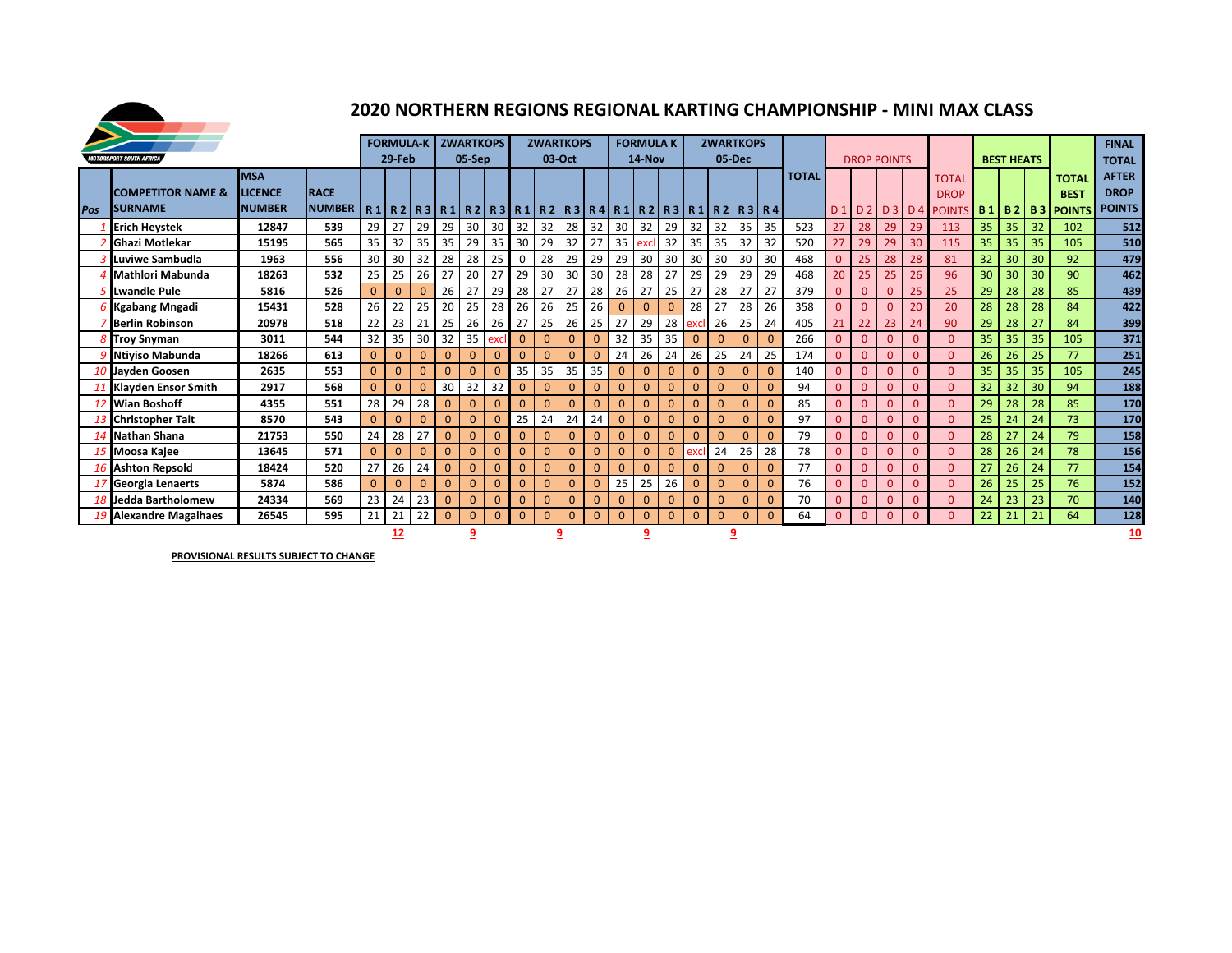

## **2020 NORTHERN REGIONS REGIONAL KARTING CHAMPIONSHIP - JUNIOR MAX CLASS**

|     |                                                        |                             |                            |                 | <b>FORMULA-K</b> |              |              | <b>ZWARTKOPS</b> |              |                |          | <b>ZWARTKOPS</b> |                 |    | <b>FORMULA K</b> |              |                 |              | <b>ZWARTKOPS</b>                                           |          |              |                    |                    |              |              |                                                                                |                 |                   |    |                             | <b>FINAL</b>                                 |
|-----|--------------------------------------------------------|-----------------------------|----------------------------|-----------------|------------------|--------------|--------------|------------------|--------------|----------------|----------|------------------|-----------------|----|------------------|--------------|-----------------|--------------|------------------------------------------------------------|----------|--------------|--------------------|--------------------|--------------|--------------|--------------------------------------------------------------------------------|-----------------|-------------------|----|-----------------------------|----------------------------------------------|
|     | <i><b>NOTORSPORT SOUTH AFRICA</b></i>                  |                             |                            |                 | 29-Feb           |              |              | 05-Sep           |              |                |          | 03-Oct           |                 |    | 14-Nov           |              |                 |              | 05-Dec                                                     |          |              |                    | <b>DROP POINTS</b> |              |              |                                                                                |                 | <b>BEST HEATS</b> |    |                             | <b>TOTAL</b>                                 |
| Pos | <b>COMPETITOR NAME &amp; LICENCE</b><br><b>SURNAME</b> | <b>MSA</b><br><b>NUMBER</b> | <b>RACE</b><br>NUMBER R1R2 |                 |                  |              |              |                  |              |                |          |                  |                 |    |                  |              |                 |              | R3  R1  R2  R3  R1  R2  R3  R4  R1  R2  R3  R1  R2  R3  R4 |          | <b>TOTAL</b> | $\blacksquare$ D 1 | D 2                |              |              | <b>TOTAL</b><br><b>DROP</b><br>  D 3   D 4   POINTS   B 1   B 2   B 3   POINTS |                 |                   |    | <b>TOTAL</b><br><b>BEST</b> | <b>AFTER</b><br><b>DROP</b><br><b>POINTS</b> |
|     | Muhammad Wally                                         | 4615                        | 499                        | $\overline{0}$  | $\mathbf{0}$     | $\mathbf{0}$ | 35           | 35               | 35           | 35             | 35       | 35               | 35 <sup>1</sup> | 32 | 32               | 29           | 35              | 35           | 35                                                         | 35       | 478          | $\mathbf{0}$       | $\overline{0}$     | $\mathbf{0}$ | 29           | 29                                                                             | 35              | 35                | 35 | 105                         | 554                                          |
|     | <b>Z</b> Kian Grottis                                  | 27106                       | 478                        | $\Omega$        | $\Omega$         | $\Omega$     | 29           | 30               | 29           | 28             | 30       | 30               | 32              | 29 | 29               | 30           | 30              | 32           | 32                                                         | 30       | 420          | $\mathbf{0}$       | $\mathbf{0}$       | $\mathbf{0}$ | 28           | 28                                                                             | 32              | 32                | 32 | 96                          | 488                                          |
|     | <b>3</b> Tyler Robinson                                | 15317                       | 427                        | 28              | 28               | 30           | 30           | 32               | 30           | 32             | 32       | 32               | 30              | 30 | 30               | 32           | 32 <sub>1</sub> | excl         | 27                                                         | 32       | 487          | 27                 | 28                 | 28           | 30           | 113                                                                            | 32 <sup>2</sup> | 32                | 32 | 96                          | 470                                          |
|     | <b>I</b> Oleratu Sekudu                                | 27200                       | 424                        | $\Omega$        | $\Omega$         | $\Omega$     | 28           | 29               | 27           | 29             | 29       | 28               | 28              | 28 | 28               | 28           | 29              | 28           | 28                                                         | 28       | 395          | $\mathbf{0}$       | $\overline{0}$     | $\Omega$     |              | 27                                                                             | 29              | 29                | 29 | 87                          | 455                                          |
|     | <b>5 Troy Snyman</b>                                   | 3011                        | 444                        | 32              | 30               | 32           | $\mathbf{0}$ | $\mathbf{0}$     | $\mathbf{0}$ | $\mathbf{0}$   | $\Omega$ | $\overline{0}$   | $\Omega$        | 35 | 35               | 35           | $\mathbf{0}$    | $\mathbf{0}$ | $\mathbf{0}$                                               | $\Omega$ | 199          | $\mathbf{0}$       | $\mathbf{0}$       | $\Omega$     |              | $\Omega$                                                                       | 35              | 35                | 35 | 105                         | 304                                          |
|     | 6 Moosa Kajee                                          | 13645                       | 471                        | $\mathbf{0}$    |                  | $\mathbf{0}$ | $\mathbf{0}$ | $\mathbf{0}$     | $\Omega$     | 30             | 0        | 29               | 29              |    | $\mathbf{0}$     | $\mathbf{0}$ | 28              | 29           | 29                                                         | 29       | 203          | $\mathbf{0}$       | $\overline{0}$     | $\mathbf{0}$ | $\Omega$     | $\mathbf{0}$                                                                   | 30              | 29                | 29 | 88                          | 291                                          |
|     | Nikolas Roos                                           | 6601                        | 425                        | 30 <sup>1</sup> | 32               | 23           | 32           | 24               | 32           | $\mathbf{0}$   | $\Omega$ | $\overline{0}$   | $\mathbf{0}$    |    | $\overline{0}$   | $\mathbf{0}$ | $\mathbf{0}$    | $\mathbf{0}$ | $\mathbf{0}$                                               | $\Omega$ | 173          | $\mathbf{0}$       | $\overline{0}$     | $\Omega$     |              | $\Omega$                                                                       | 32              | 32                | 32 | 96                          | 269                                          |
|     | 8 Agil Alibhai                                         | 6216                        | 414                        | 35 <sup>1</sup> | 35               | 35           | $\mathbf{0}$ | $\mathbf{0}$     |              | $\overline{0}$ | $\Omega$ | $\mathbf{0}$     | $\mathbf{0}$    |    | $\overline{0}$   | $\mathbf{0}$ | $\mathbf{0}$    | $\mathbf{0}$ | $\mathbf{0}$                                               | $\Omega$ | 105          | $\mathbf{0}$       | $\mathbf{0}$       | $\mathbf{0}$ | <sup>0</sup> | $\Omega$                                                                       | 35              | 35                | 35 | 105                         | 210                                          |
|     | 9 Llordan Brooks                                       | 1874                        | 437                        | 29              | 29               | 29           | $\mathbf{0}$ | $\mathbf{0}$     | $\mathbf{0}$ | $\mathbf{0}$   | $\Omega$ | $\mathbf{0}$     | $\Omega$        |    | $\overline{0}$   | $\mathbf{0}$ | $\mathbf{0}$    | $\mathbf{0}$ | $\Omega$                                                   | $\Omega$ | 87           | $\mathbf{0}$       | $\overline{0}$     | $\Omega$     | $\Omega$     | $\Omega$                                                                       | 29              | 29                | 29 | 87                          | 174                                          |
|     | 10 Luviwe Sambudla                                     | 1963                        | 465                        | $\mathbf{0}$    |                  | $\mathbf{0}$ | $\mathbf{0}$ | $\mathbf{0}$     | $\mathbf{0}$ | $\mathbf{0}$   | $\Omega$ | $\mathbf{0}$     | $\mathbf{0}$    |    | $\overline{0}$   | $\mathbf{0}$ | 23              | 30           | 30                                                         | $\Omega$ | 83           | $\mathbf{0}$       | $\overline{0}$     | $\Omega$     |              | $\Omega$                                                                       | 30              | 30                | 30 | 90                          | 173                                          |
|     | <i><b>11 Luc Williams</b></i>                          | 27919                       | 441                        | $\overline{0}$  | $\Omega$         | $\mathbf{0}$ | 27           | 24               | 28           | $\mathbf{0}$   | $\Omega$ | $\mathbf{0}$     | $\Omega$        |    | $\overline{0}$   | $\mathbf{0}$ | $\mathbf{0}$    | $\mathbf{0}$ | $\mathbf{0}$                                               | $\Omega$ | 79           | $\mathbf{0}$       | $\overline{0}$     | $\Omega$     | <sup>0</sup> | $\Omega$                                                                       | 28              | 27                | 27 | 82                          | 161                                          |
|     | 12 Joao Magalhaes                                      | 26543                       | 439                        | 27              | 23               | $\Omega$     | $\Omega$     | $\mathbf{0}$     | $\Omega$     | $\Omega$       | 0        | $\mathbf{0}$     | $\Omega$        |    | $\overline{0}$   | $\Omega$     | $\Omega$        | $\Omega$     | $\mathbf 0$                                                | $\Omega$ | 50           |                    | $\Omega$           | $\Omega$     | $\Omega$     | $\Omega$                                                                       | 27              | 23                | 23 | 73                          | 123                                          |
|     |                                                        |                             |                            |                 |                  |              |              |                  |              |                |          |                  |                 |    |                  |              | 6               |              |                                                            |          |              |                    |                    |              |              |                                                                                |                 |                   |    |                             |                                              |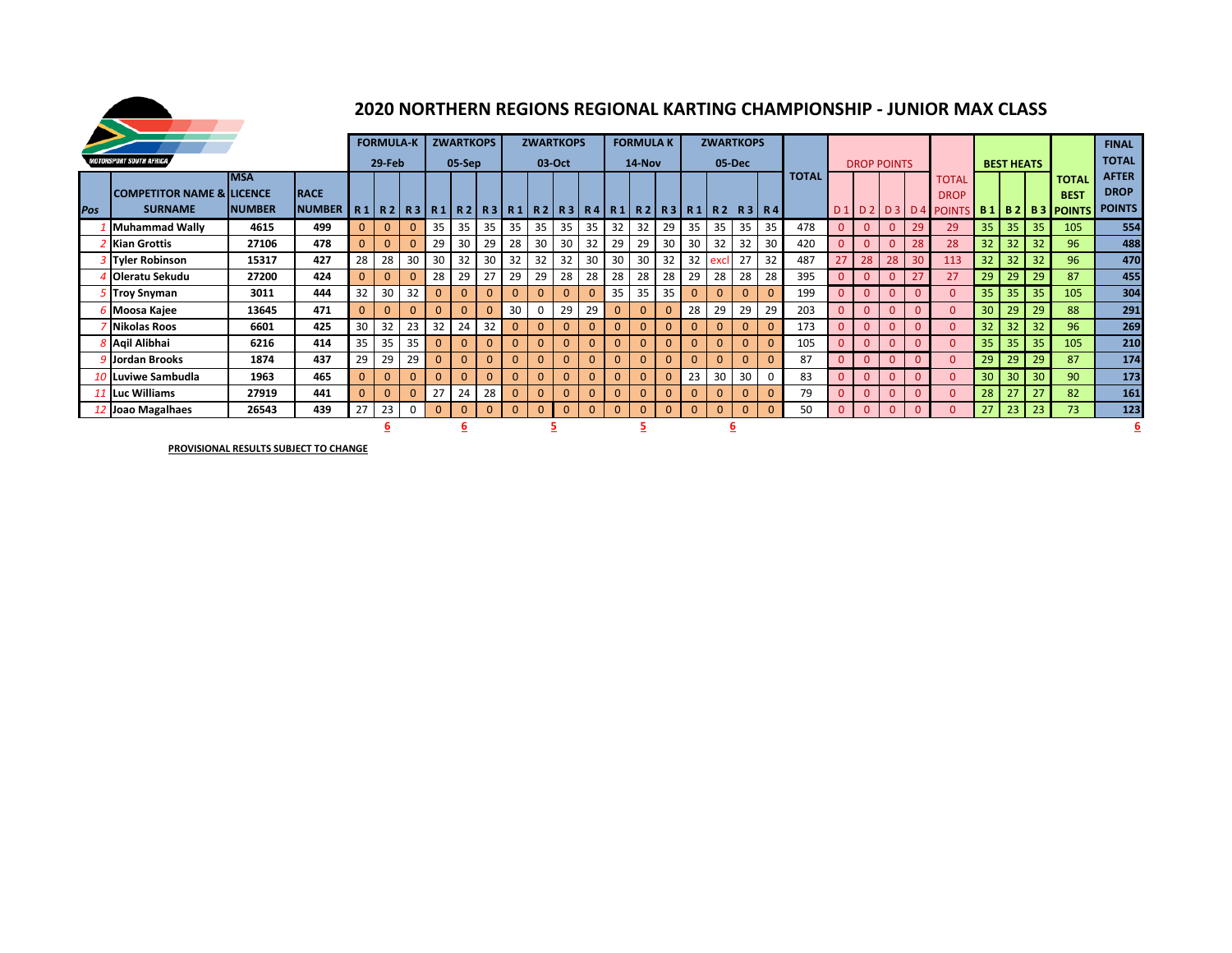

### **2020 NORTHERN REGIONS REGIONAL KARTING CHAMPIONSHIP - SENIOR MAX CLASS**

|     |                              |                |                                                                                             | <b>FORMULA-K</b> |              |              | <b>ZWARTKOPS</b> |                 |              | <b>ZWARTKOPS</b> |              |              |                 | <b>FORMULA K</b> |              |          | <b>ZWARTKOPS</b> |              |                |                |              |              |              |                    |                 |                                    |    |                   |          | <b>FINAL</b> |               |
|-----|------------------------------|----------------|---------------------------------------------------------------------------------------------|------------------|--------------|--------------|------------------|-----------------|--------------|------------------|--------------|--------------|-----------------|------------------|--------------|----------|------------------|--------------|----------------|----------------|--------------|--------------|--------------|--------------------|-----------------|------------------------------------|----|-------------------|----------|--------------|---------------|
|     | NOTORSPORT SOUTH AFRICA      |                |                                                                                             |                  | 29-Feb       |              |                  | 05-Sep          |              |                  | 03-Oct       |              |                 |                  | 14-Nov       |          |                  |              | 05-Dec         |                |              |              |              | <b>DROP POINTS</b> |                 |                                    |    | <b>BEST HEATS</b> |          |              | <b>TOTAL</b>  |
|     |                              | <b>MSA</b>     |                                                                                             |                  |              |              |                  |                 |              |                  |              |              |                 |                  |              |          |                  |              |                |                | <b>TOTAL</b> |              |              |                    |                 | TOTAL                              |    |                   |          | TOTAL        | <b>AFTER</b>  |
|     | <b>COMPETITOR NAME &amp;</b> | <b>LICENCE</b> | <b>RACE</b>                                                                                 |                  |              |              |                  |                 |              |                  |              |              |                 |                  |              |          |                  |              |                |                |              |              |              |                    |                 | <b>DROP</b>                        |    |                   |          | <b>BEST</b>  | <b>DROP</b>   |
| Pos | <b>SURNAME</b>               | <b>NUMBER</b>  | NUMBER   R1   R2   R3   R1   R2   R3   R1   R2   R3   R4   R1   R2   R3   R1   R2   R3   R4 |                  |              |              |                  |                 |              |                  |              |              |                 |                  |              |          |                  |              |                |                |              |              |              |                    |                 | D1 D2 D3 D4 POINTS B1 B2 B3 POINTS |    |                   |          |              | <b>POINTS</b> |
|     | Kgalema Mngadi               | 8529           | 289                                                                                         | 25               | 27           | 29           | 32               | 30              | 29           | -32              | 32           | 32           | 32 <sub>1</sub> | $\mathbf{0}$     | $\Omega$     | $\Omega$ | 35               | 32           | 32             | 32             | 431          | $\Omega$     | $\Omega$     | $\Omega$           | 25 <sub>1</sub> | 25                                 | 35 | 32                | 32       | 99           | 505           |
|     | Aqil Alibhai                 | 6216           | 214                                                                                         |                  | $\Omega$     | $\Omega$     | 29               | 32              | 35           | 35               | 35           | 35           | 35              | 35               | 35           | 35       |                  | $\Omega$     | $\mathbf 0$    | $\Omega$       | 341          |              |              |                    |                 | $\Omega$                           | 35 | 35                | 35       | 105          | 446           |
|     | Hamza Jassat                 | 27162          | 221                                                                                         | 28               | 28           | 28           | 30               | 28              | 28           | $\Omega$         | $\Omega$     | $\Omega$     | $\Omega$        | $\mathbf{0}$     |              | $\Omega$ | 32               | 35           | 35             | 35             | 307          |              |              | $\Omega$           | $\Omega$        |                                    | 35 | 35                | 35       | 105          | 412           |
|     | <b>Tyrone Sterne</b>         | 7293           | 364                                                                                         | 32               | 30           | 27           | 35               | 29              | 30           | 29               | 30           | 30           | 30 <sup>1</sup> | $\mathbf{0}$     | $\Omega$     | $\Omega$ |                  | $\Omega$     | $\Omega$       | $\Omega$       | 302          | $\Omega$     |              |                    |                 | $\Omega$                           | 35 | 32                | 30       | 97           | 399           |
|     | <b>Erwin Sterne</b>          | 2959           | 381                                                                                         | 26               | 29           | 25           | $\Omega$         | $\mathbf{0}$    |              | 28               | 23           | 29           | 29              | $\mathbf{0}$     | $\Omega$     | $\Omega$ |                  | $\Omega$     | $\Omega$       | $\mathbf{0}$   | 189          |              |              | $\Omega$           | $\Omega$        | $\Omega$                           | 29 | 29                | 29       | 87           | 276           |
|     | Cameron O'Connor             | 1430           | 292                                                                                         | 35               | 35           | 35           | $\mathbf{0}$     | $\mathbf{0}$    |              |                  | $\mathbf{0}$ | $\mathbf{0}$ | $\Omega$        | $\Omega$         |              | $\Omega$ |                  | $\Omega$     | $\mathbf 0$    | $\mathbf{0}$   | 105          | $\Omega$     |              |                    | $\Omega$        | $\Omega$                           | 35 | 35                | 35       | 105          | 210           |
|     | <b>Llewellyn Sutherland</b>  | 24880          | 316                                                                                         |                  | $\Omega$     | $\mathbf{0}$ | $\Omega$         | $\mathbf{0}$    | $\Omega$     | 27               | 28           | 28           | 28              | $\mathbf{0}$     |              | $\Omega$ |                  | $\Omega$     | $\mathbf{0}$   | $\Omega$       | 111          |              |              | $\Omega$           | $\Omega$        | $\Omega$                           | 28 | 28                | 28       | 84           | 195           |
|     | Kwanda Mokoena               | 6324           | 219                                                                                         |                  | $\mathbf{0}$ | $\mathbf{0}$ | $\Omega$         | $\Omega$        |              |                  | $\Omega$     | $\mathbf{0}$ | $\Omega$        | 32               | 32           | 32       | $\mathbf{0}$     | $\mathbf{0}$ | $\mathbf 0$    | $\mathbf{0}$   | 96           | $\Omega$     |              |                    | $\Omega$        | $\Omega$                           | 32 | 32                | 32       | 96           | 192           |
|     | <b>Tahier Ramiall</b>        | 16534          | 211                                                                                         | 30 <sup>1</sup>  | 32           | 32           | $\mathbf{0}$     | $\mathbf{0}$    | $\mathbf{0}$ | $\mathbf{0}$     | $\mathbf{0}$ | $\mathbf{0}$ | $\mathbf{0}$    | $\mathbf{0}$     | $\mathbf{0}$ | $\Omega$ |                  | $\mathbf{0}$ | $\overline{0}$ | $\mathbf{0}$   | 94           | $\Omega$     | $\mathbf{0}$ | $\mathbf{0}$       | $\Omega$        | $\Omega$                           | 32 | 32                | 30       | 94           | 188           |
|     | 10 Ethan Coetzee             | 4990           | 232                                                                                         | 29               | 26           | 30           | $\Omega$         | $\mathbf{0}$    |              |                  | $\Omega$     | $\mathbf{0}$ | $\Omega$        | $\mathbf{0}$     | $\Omega$     | $\Omega$ |                  | $\Omega$     | $\mathbf{0}$   | $\mathbf{0}$   | 85           | $\Omega$     |              | $\Omega$           | $\Omega$        | $\Omega$                           | 30 | 29                | 26       | 85           | 170           |
|     | <b>Andrew Hill</b>           | 238            | 27                                                                                          | 25               | 26           | $\Omega$     | $\Omega$         |                 | $\mathbf{0}$ | $\mathbf{0}$     | $\mathbf{0}$ | $\Omega$     | $\mathbf{0}$    | $\mathbf{0}$     | $\Omega$     |          | $\mathbf{0}$     | $\mathbf{0}$ | $\mathbf{0}$   | 78             | $\Omega$     |              | $\mathbf{0}$ | $\Omega$           | $\Omega$        |                                    | 26 | 25                | 78       | 156          |               |
|     | 2 Wayland Wyman              | 2384           | 275                                                                                         | $\mathbf{0}$     | $\mathbf{0}$ | $\mathbf{0}$ | $\mathbf{0}$     | 35 <sup>1</sup> | 32           |                  | $\mathbf{0}$ | $\mathbf{0}$ | $\mathbf{0}$    | $\mathbf{0}$     |              | $\Omega$ |                  | $\mathbf{0}$ | $\mathbf{0}$   | $\overline{0}$ | 67           |              |              | $\mathbf{0}$       | $\Omega$        | $\mathbf{0}$                       | 35 | 32                |          | 67           | 134           |
|     | 13 Josh Le Roux              | 2924           | 216                                                                                         | $\Omega$         | $\mathbf{0}$ | $\mathbf{0}$ | $\Omega$         | $\mathbf{0}$    | $\mathbf{0}$ | 30               | 29           | $\mathbf 0$  | $\mathbf 0$     | $\mathbf{0}$     | $\Omega$     | $\Omega$ | $\mathbf{0}$     | $\mathbf{0}$ | $\mathbf{0}$   | $\mathbf{0}$   | 59           | $\mathbf{0}$ | $\mathbf{0}$ | $\Omega$           | $\Omega$        | $\Omega$                           | 30 | 29                | $\Omega$ | 59           | 118           |
|     |                              | 8<br>ָ         |                                                                                             |                  |              |              |                  |                 |              |                  |              | p            |                 |                  |              |          |                  |              |                |                |              |              |              |                    |                 |                                    |    |                   |          |              |               |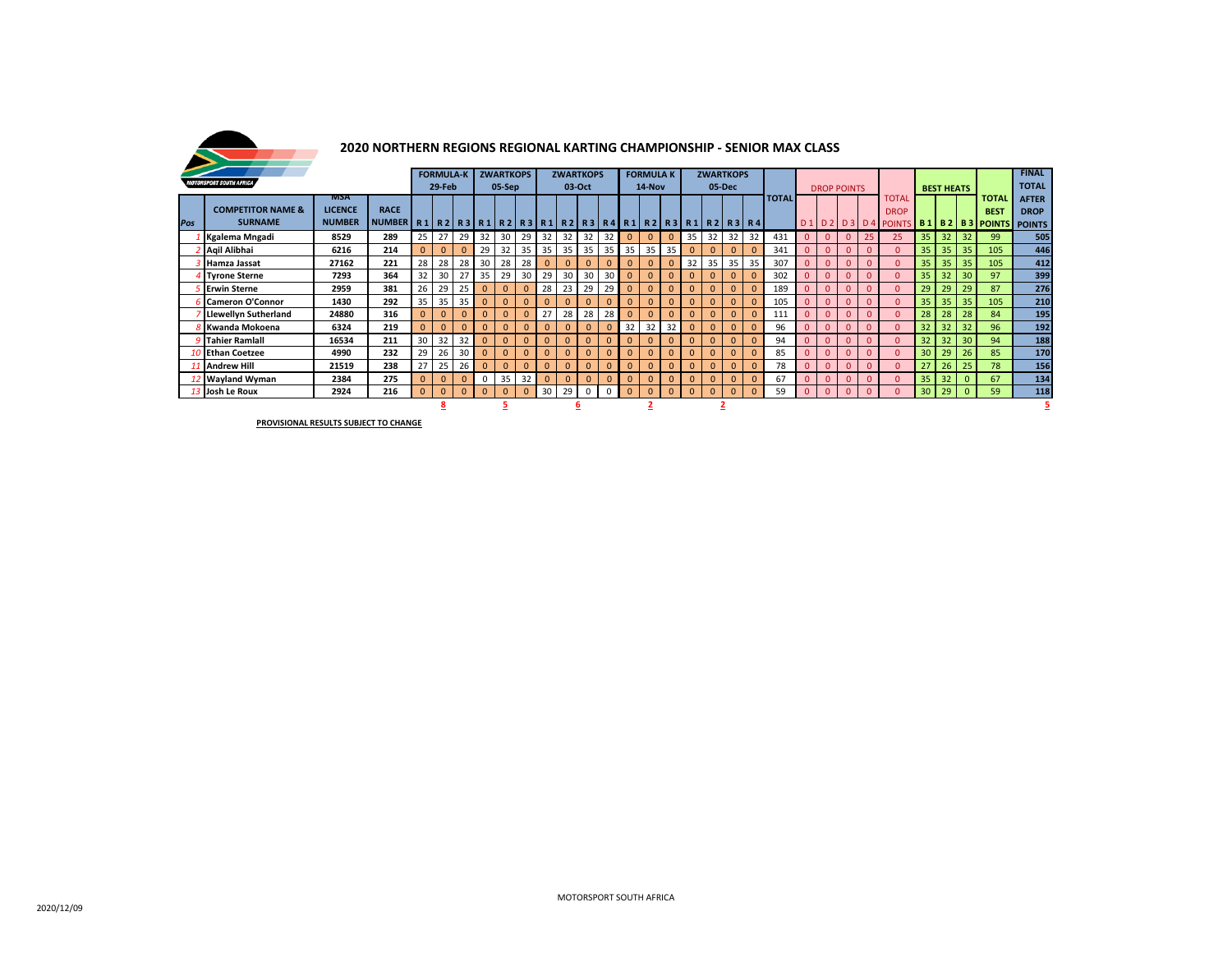

#### **2020 NORTHERN REGIONS REGIONAL KARTING CHAMPIONSHIP - DD2 CLASS**

|     |                                      |                |               |              | <b>FORMULA-K</b> |              |              | <b>ZWARTKOPS</b>      |          |              | <b>ZWARTKOPS</b> |              |          |              | <b>FORMULA K</b> |             |              |              | <b>ZWARTKOPS</b>                                          |          |              |                |                    |          |              |                          |    |                   |    |                  |               |
|-----|--------------------------------------|----------------|---------------|--------------|------------------|--------------|--------------|-----------------------|----------|--------------|------------------|--------------|----------|--------------|------------------|-------------|--------------|--------------|-----------------------------------------------------------|----------|--------------|----------------|--------------------|----------|--------------|--------------------------|----|-------------------|----|------------------|---------------|
|     | <i><b>TORSPORT SOUTH AFRICA</b></i>  |                |               |              |                  |              |              |                       |          |              |                  |              |          |              |                  |             |              |              |                                                           |          |              |                |                    |          |              |                          |    |                   |    |                  | <b>FINAL</b>  |
|     |                                      |                |               |              | 29-Feb           |              |              | 05-Sep                |          |              | 03-Oct           |              |          |              | 14-Nov           |             |              | 05-Dec       |                                                           |          |              |                | <b>DROP POINTS</b> |          |              |                          |    | <b>BEST HEATS</b> |    |                  | <b>TOTAL</b>  |
|     |                                      | <b>MSA</b>     |               |              |                  |              |              |                       |          |              |                  |              |          |              |                  |             |              |              |                                                           |          | <b>TOTAL</b> |                |                    |          |              | <b>TOTAL</b>             |    |                   |    | <b>TOTAI</b>     | <b>AFTER</b>  |
|     |                                      | <b>LICENCE</b> | <b>IRACE</b>  |              |                  |              |              |                       |          |              |                  |              |          |              |                  |             |              |              |                                                           |          |              |                |                    |          |              | <b>DROP</b>              |    |                   |    | <b>BEST</b>      | <b>DROP</b>   |
| Pos | <b>COMPETITOR NAME &amp; SURNAME</b> | <b>NUMBER</b>  | <b>NUMBER</b> |              |                  |              |              | $R1$   R2  R3  R1  R2 |          |              |                  |              |          |              |                  |             |              |              | R3   R1   R2   R3   R4   R1   R2   R3   R1   R2   R3   R4 |          |              |                |                    |          |              | D1 D2 D3 D4 POINTS B1 B2 |    |                   |    | <b>B3 POINTS</b> | <b>POINTS</b> |
|     | Jamie Smith                          | 2096           | 33            | $\Omega$     | 0                | $\mathbf 0$  | 35           | 35                    | 35       | 32           | 35               | 35           | 35       | 30           | 35               | 32          | 29           | 32           | 26                                                        | 32       | 458          | $\overline{0}$ | $\mathbf{0}$       | $\Omega$ | 26           | 26                       | 35 | 35                | 35 | 105              | 537           |
|     | <b>Nicholas Verheul</b>              | 16607          | 139           | 35           | 29               | 29           | $\mathbf{0}$ | $\mathbf{0}$          |          | 35           | 32               | 32           | 32       | 35           | 32               | 24          | 35           | 35           | 35                                                        | 35       | 455          | $\mathbf{0}$   | $\mathbf{0}$       | $\Omega$ | 24           | 24                       | 35 | 35                | 35 | 105              | 536           |
|     | lan Allnut                           | 2733           | 48            | 28           | 30               | 27           | 32           | 30                    | 32       | 30           | 29               | 29           | 30       | 28           | 27               | 28          | 30           | 29           | 29                                                        | 30       | 498          | 27             | 27                 | 28       | 28           | 110                      | 32 | 32                | 30 | 94               | 482           |
|     | <b>Nicolas Spanoyannis</b>           | 2367           | 63            | 24           | 25               | 26           | 28           | 29                    | 29       |              | $\Omega$         | $\Omega$     |          | 29           | 28               | 25          | 32           | 28           | 32                                                        | 29       | 364          | $\overline{0}$ | $\Omega$           | $\Omega$ | $\Omega$     |                          | 32 | 32                | 29 | 93               | 457           |
|     | <b>Nico Zafiris</b>                  | 26713          | 70            | $\Omega$     |                  | $\Omega$     | 29           | 28                    | 28       | 28           | 30               | 30           | 29       | 27           | 25               | 22          | 28           | exc          | 27                                                        | 28       | 359          | $\mathbf{0}$   | $\mathbf{0}$       | $\Omega$ | 22           | 22                       | 30 | 30                | 29 | 89               | 426           |
|     | Divan Braak                          | 26680          | 76            | 19           | 19               | $\mathbf 0$  | $\mathbf{0}$ | $\mathbf{0}$          |          | 29           | 28               | 28           | 28       | 25           | 26               | 23          | 27           | 27           | 28                                                        | 27       | 334          | $\overline{0}$ | $\mathbf{0}$       | $\Omega$ | $\Omega$     |                          | 29 | 28                | 28 | 85               | 419           |
|     | <b>Eugene Brittz</b>                 | 11983          | 91            | $\mathbf{0}$ | 28               | 30           | $\mathbf{0}$ | $\mathbf{0}$          |          | $\Omega$     | $\mathbf{0}$     | $\mathbf{0}$ |          | 20           | 24               | 26          | 22           | 30           | 30                                                        | 26       | 236          | $\Omega$       | $\mathbf{0}$       |          | $\Omega$     |                          | 30 | 30                | 30 | 90               | 326           |
|     | <b>Justin Allison</b>                | 6477           | 52            | 29           | 32               | 32           | $\mathbf{0}$ | $\mathbf{0}$          |          | $\Omega$     | $\mathbf{0}$     | $\mathbf{0}$ |          | 26           | 30               | 29          | $\mathbf{0}$ | $\Omega$     | $\mathbf{0}$                                              |          | 178          | $\Omega$       | $\Omega$           | $\Omega$ | $\Omega$     |                          | 32 | 32                | 30 | 94               | 272           |
|     | <b>Wayland Wyman</b>                 | 2384           | 75            | 32           | 24               | 28           | 30           | 32                    | 30       | $\mathbf{0}$ | $\mathbf{0}$     | $\Omega$     |          | $\Omega$     | $\Omega$         | $\Omega$    | $\Omega$     | $\Omega$     | $\mathbf{0}$                                              |          | 176          | $\Omega$       | $\Omega$           | $\Omega$ | $\Omega$     |                          | 32 | 32                | 30 | 94               | 270           |
|     | <b>Philippe Chapat</b>               | 1024           | 155           | 26           | 27               | 25           | $\Omega$     | $\mathbf{0}$          |          | 27           | 27               | 27           | 27       | $\Omega$     | $\mathbf{0}$     |             | $\Omega$     | $\Omega$     | $\mathbf{0}$                                              | $\Omega$ | 186          | $\Omega$       | $\mathbf{0}$       | $\Omega$ | $\Omega$     | $\Omega$                 | 27 | 27                | 27 | 81               | 267           |
|     | Tinahe Ncube                         | 21332          | 134           | 27           | 19               | 23           | $\Omega$     |                       |          | 0            | 25               | 25           | 26       | $\Omega$     | $\mathbf{0}$     |             | $\Omega$     | $\Omega$     | $\mathbf{0}$                                              | $\Omega$ | 145          | $\mathbf{0}$   | $\mathbf{0}$       | $\Omega$ | $\Omega$     |                          | 27 | 26                | 25 | 78               | 223           |
|     | Jonathan Pieterse                    | 2227           | 169           | 30           | 35               | 35           | $\mathbf{0}$ | $\mathbf{0}$          | $\Omega$ | $\Omega$     | $\mathbf 0$      | $\mathbf{0}$ |          | $\Omega$     | $\mathbf{0}$     |             | $\mathbf{0}$ | $\Omega$     | $\mathbf{0}$                                              | $\Omega$ | 100          | $\mathbf{0}$   | $\mathbf{0}$       | $\Omega$ | $\Omega$     |                          | 35 | 35                | 30 | 100              | 200           |
|     | <b>Bradley Liebenberg</b>            | 1012           | 12            | $\Omega$     | $\mathbf{0}$     | $\mathbf{0}$ | $\mathbf{0}$ | $\mathbf{0}$          |          | $\mathbf{0}$ | $\mathbf{0}$     | $\Omega$     |          | 32           | 29               | 35          | $\mathbf{0}$ | $\Omega$     | $\mathbf{0}$                                              |          | 96           | $\overline{0}$ | $\Omega$           | $\Omega$ | $\Omega$     |                          | 35 | 32                | 29 | 96               | 192           |
|     | <b>Rob Nicholson</b>                 | 21047          | 156           | $\Omega$     | $\overline{0}$   | $\Omega$     | $\mathbf{0}$ | $\mathbf{0}$          |          | 25           | 26               | 20           | 25       | $\mathbf{0}$ | $\mathbf{0}$     | $\mathbf 0$ | $\mathbf{0}$ | $\Omega$     | $\mathbf{0}$                                              | $\Omega$ | 96           | $\overline{0}$ | $\mathbf{0}$       | $\Omega$ | $\mathbf{0}$ | $\Omega$                 | 26 | 25                | 25 | 76               | 172           |
|     | <b>Carlo Gil</b>                     | 171            | 25            | 26           | 24               | $\mathbf{0}$ | $\mathbf{0}$ |                       |          | $\Omega$     | $\mathbf{0}$     |              | $\Omega$ | $\mathbf{0}$ | $\Omega$         | $\Omega$    | $\Omega$     | $\mathbf{0}$ | $\Omega$                                                  | 75       | $\mathbf{0}$ | $\Omega$       |                    | $\Omega$ | $\Omega$     | 26                       | 25 | 24                | 75 | 150              |               |
|     | Fernando Bandeira                    | 28173          | 140           | $\Omega$     | $\Omega$         | $\Omega$     | $\Omega$     |                       |          | 26           | 20               | 20           |          | $\Omega$     | $\Omega$         |             | $\Omega$     | $\Omega$     | $\Omega$                                                  | $\Omega$ | 66           | $\Omega$       | $\Omega$           | $\Omega$ | $\Omega$     | $\Omega$                 | 26 | 20                | 20 | 66               | 132           |
|     | <b>Marouan Selmi</b>                 | 5215           | 66            | $\Omega$     | $\mathbf{0}$     | $\Omega$     | $\Omega$     | $\Omega$              | $\Omega$ | $\Omega$     | $\Omega$         | 26           | 24       | $\Omega$     | $\mathbf{0}$     | $\Omega$    | $\Omega$     | $\Omega$     | $\mathbf{0}$                                              | $\Omega$ | 50           | $\Omega$       | $\Omega$           | $\Omega$ | $\Omega$     |                          | 26 | 24                |    | 50               | 100           |
|     |                                      |                |               | 11           |                  |              |              |                       |          | 10           |                  |              |          |              |                  |             |              |              |                                                           |          |              |                |                    |          |              |                          |    |                   |    |                  |               |